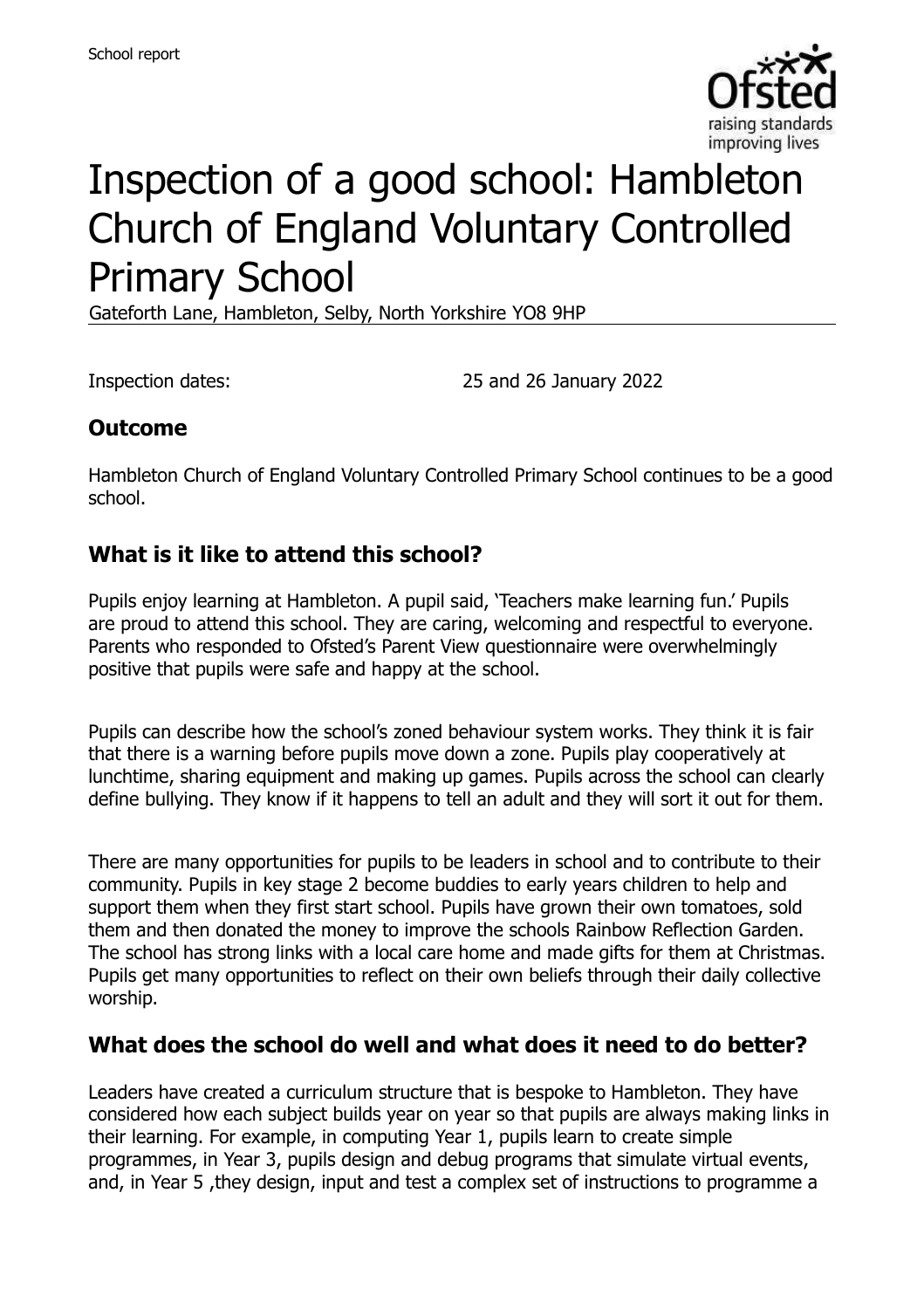

device. Assessment in the foundation subjects is currently being developed. Leaders want to develop a system that is manageable and does not create extra work for teachers.

Leaders have made very recent changes to the way in which phonics is being taught. They have bought a new scheme and know it will take time to embed. All staff have had some training to use the new scheme. However, teachers do not currently have all the resources required to deliver the scheme as effectively as it should be. Children start learning phonics from their first day in the Little Owls class. Teachers are adapting the length of the phonics sessions as they build pupils confidence in the new routines of the scheme. Teachers read to pupils every day. Older pupils spoke with confidence about their class novels and how these books helped them improve their own reading and writing skills.

The mathematics curriculum at Hambleton has been significantly developed over the last three years. Leaders have ensured that staff have good subject knowledge in order to improve the delivery of the subject. The mathematics scheme is well established within the school and is implemented from early years to Year 6. This ensures that there is consistency in the mental strategies and written procedures pupils use. Pupils with special educational needs and/or disabilities are supported with resources or adjusted tasks. Pupils know that if they are finding a particular aspect of mathematics tricky, the teacher will explain the concept again. Pupils who need more practice in basic mathematic skills are identified by the teachers. Interventions are then mapped out in every year group to ensure that these pupils catch up quickly.

Leaders ensure there are many opportunities for pupils to foster their personal development. For example, singing with Opera North, understanding trade and economics, visiting universities, being a member of the school Eco group, Fairtrade Banana Bunch or a Worship Warrior. Year 6 pupils become Hambleton Young Leaders. They have collected food for the local food bank and raised money for several charities. Leaders are using a scheme to teach personal, social and health education (PSHE) and relationship and sex education. This scheme includes units on preventing sexual harassment and consent. Before the COVID-19 pandemic, the school offered a wide range of extra-curricular clubs like drama, art, chess, Spanish and sport.

The members of the governing body are rigorous in holding leaders to account. They established a pupil progress monitoring group to challenge the headteacher about pupils' assessment results. They do this to ensure they have a secure understanding of the progress pupils are making. Governors have allocated a governor to be responsible for staff well-being. This ensures that workload and well-being remain a high priority among the leadership team. Alongside the governors, the local authority and diocese have a good understanding of the school's strengths and areas for development. They know that leaders take effective action to address any actions they recommend.

# **Safeguarding**

The arrangements for safeguarding are effective.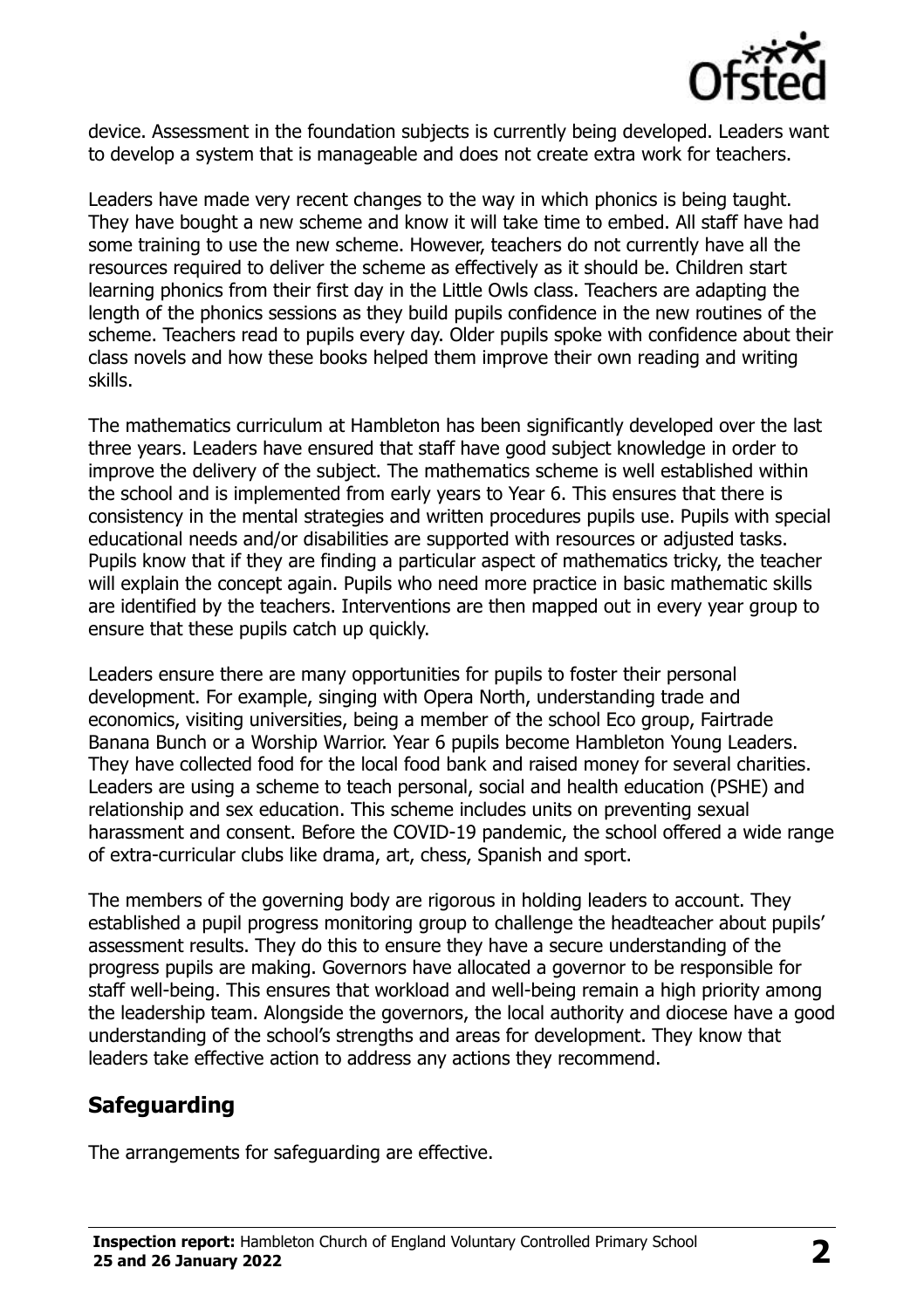

Leaders will ask for advice from external partners when they identify a safeguarding concern. However, leaders often find the concern does not meet the threshold for external agency involvement. To address this, leaders have employed an emotional literacy support assistant, trained staff in social and emotional well-being approaches, invested in a new PSHE scheme and used resources from a children's mental health charity. Pupils know to share any worries with adults in school. Pupils were confident in explaining how to stay safe online. They know not to share personal information or to answer telephone calls from unknown numbers.

# **What does the school need to do to improve?**

# **(Information for the school and appropriate authority)**

- Staff are getting to know the structure of a new phonics scheme, recently introduced by leaders. This means there are some small inconsistencies in phonics teaching. All staff have received some training. Leaders have identified further support for individuals. Leaders should ensure consistency of practise as staff embed the new system.
- Leaders do not have a fully developed assessment system across all the foundation subjects. Leaders are mindful of reducing staff workload and want to ensure that the procedure is manageable. Leaders should decide what information is recorded and then ensure that it is being used to inform future planning.

# **Background**

When we have judged a school to be good, we will then normally go into the school about once every four years to confirm that the school remains good. This is called a section 8 inspection of a good or outstanding school, because it is carried out under section 8 of the Education Act 2005. We do not give graded judgements on a section 8 inspection. However, if we find evidence that a school would now receive a higher or lower grade, then the next inspection will be a section 5 inspection. Usually this is within one to two years of the date of the section 8 inspection. If we have serious concerns about safeguarding, behaviour or the quality of education, we will deem the section 8 inspection as a section 5 inspection immediately.

This is the second section 8 inspection since we judged the school to be good in December 2012.

# **How can I feed back my views?**

You can use [Ofsted Parent View](https://parentview.ofsted.gov.uk/) to give Ofsted your opinion on your child's school, or to find out what other parents and carers think. We use information from Ofsted Parent View when deciding which schools to inspect, when to inspect them and as part of their inspection.

The Department for Education has further quidance on how to complain about a school.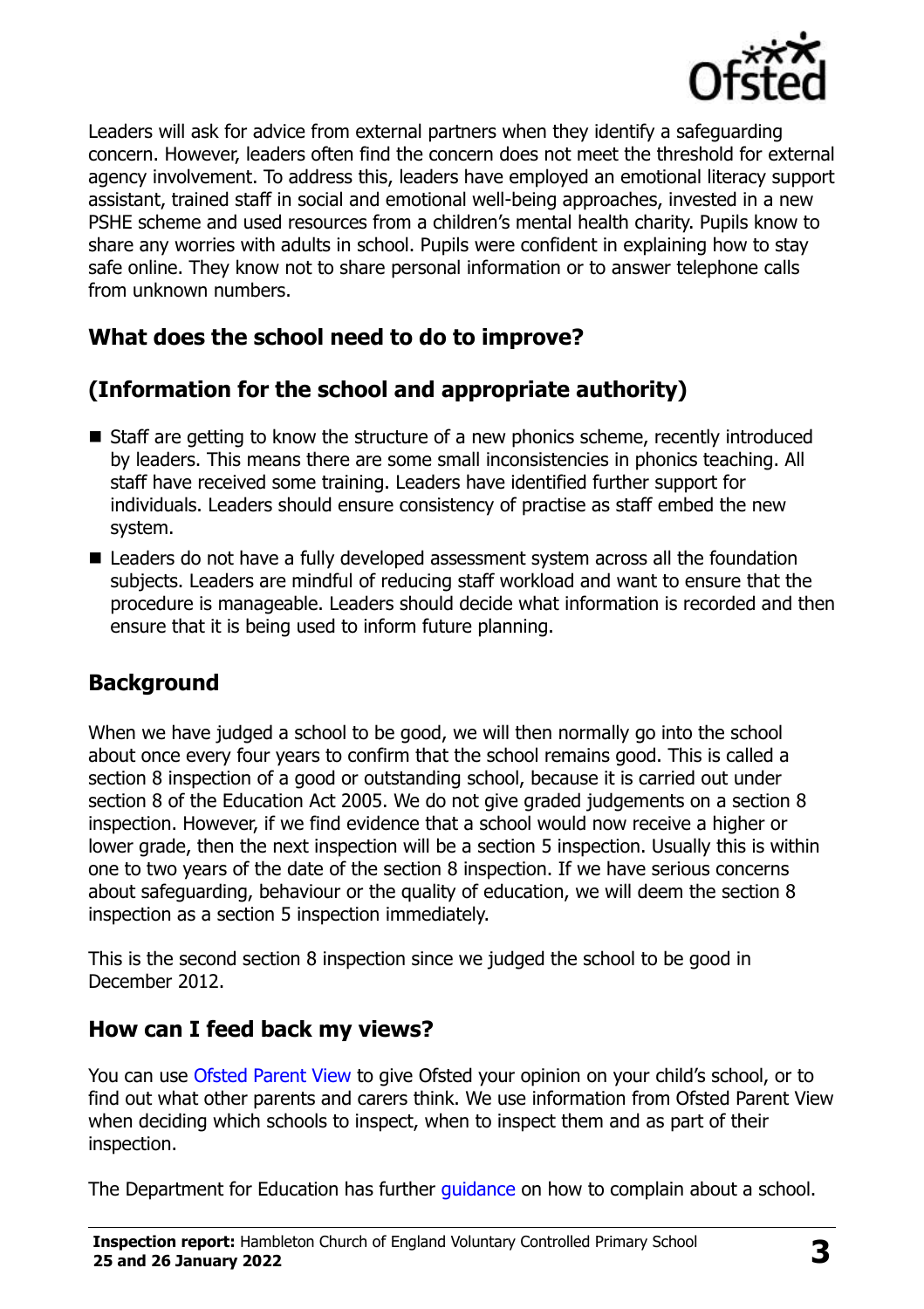

If you are the school and you are not happy with the inspection or the report, you can [complain to Ofsted.](https://www.gov.uk/complain-ofsted-report)

#### **Further information**

You can search for [published performance information](http://www.compare-school-performance.service.gov.uk/) about the school.

In the report, '[disadvantaged pupils](http://www.gov.uk/guidance/pupil-premium-information-for-schools-and-alternative-provision-settings)' refers to those pupils who attract government pupil premium funding: pupils claiming free school meals at any point in the last six years and pupils in care or who left care through adoption or another formal route.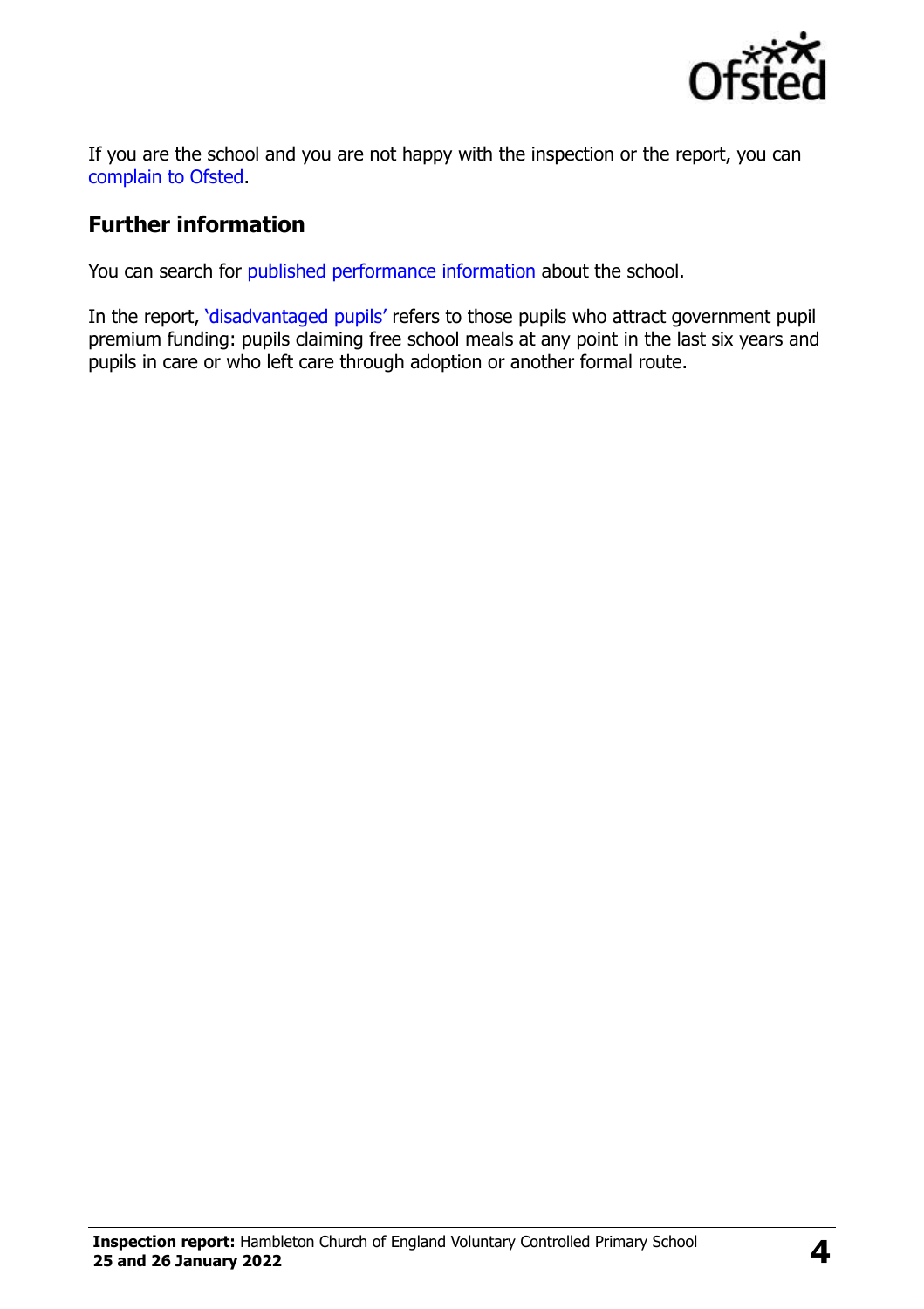

# **School details**

| Unique reference number             | 121566                                                               |
|-------------------------------------|----------------------------------------------------------------------|
| <b>Local authority</b>              | North Yorkshire                                                      |
| <b>Inspection number</b>            | 10211182                                                             |
| <b>Type of school</b>               | Primary                                                              |
| <b>School category</b>              | Voluntary controlled                                                 |
| Age range of pupils                 | 5 to 11                                                              |
| <b>Gender of pupils</b>             | Mixed                                                                |
| Number of pupils on the school roll | 171                                                                  |
| <b>Appropriate authority</b>        | The governing body                                                   |
| <b>Chair of governing body</b>      | Andy Reed                                                            |
| <b>Headteacher</b>                  | <b>Timothy Williams</b>                                              |
| Website                             | www.hambleton.n-yorks.sch.uk                                         |
| Date of previous inspection         | 17 January 2017, under section 8 of the<br><b>Education Act 2005</b> |

# **Information about this school**

- There have been significant changes to the leadership team since the last inspection.
- This is a school with a religious character. The last section 48 inspection of the school was in November 2015.
- There are no alternative providers used by the school.

# **Information about this inspection**

- This was the first routine inspection the school received since the COVID-19 pandemic began. I discussed the impact of the pandemic with school leaders and have taken that into account in my evaluation.
- The inspector met with the headteacher, curriculum leaders and pupils. Meetings were also held with representatives of the local governing body, the local authority and the diocese.
- The inspector carried out deep dives in these subjects: early reading, mathematics and geography. For each deep dive, the inspector met with curriculum leaders, spoke to pupils and teachers, visited lessons and looked at their work. I heard pupils read.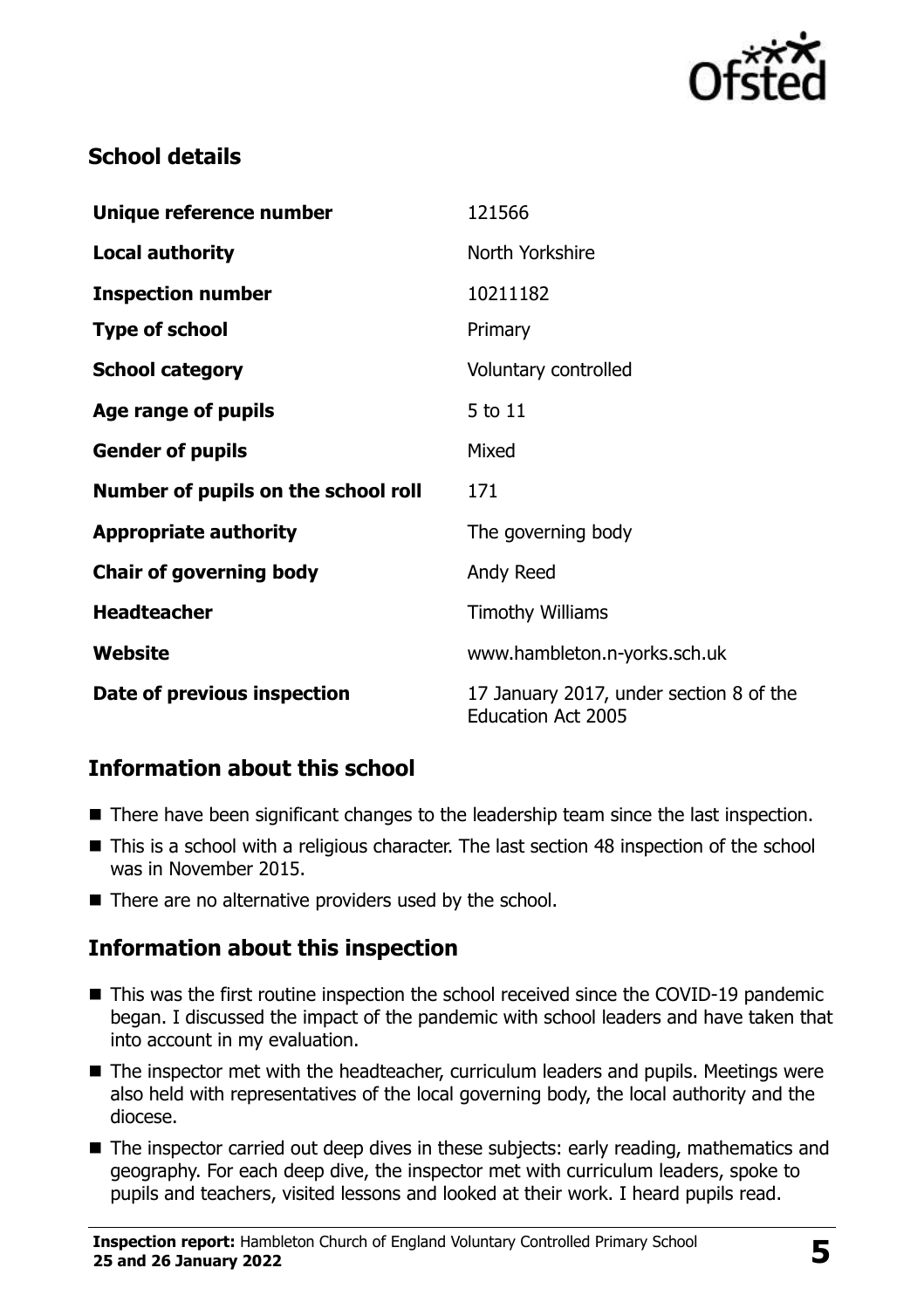

- The inspector examined safeguarding records, attendance figures, curriculum plans and policies.
- The views of parents were considered from 48 responses to Ofsted's Parent View questionnaire.
- The views of staff were considered from meeting with staff and from the responses to Ofsted's questionnaire for staff.
- The views of pupils were considered from meetings with them.

#### **Inspection team**

Alison Stephenson, lead inspector Her Majesty's Inspector